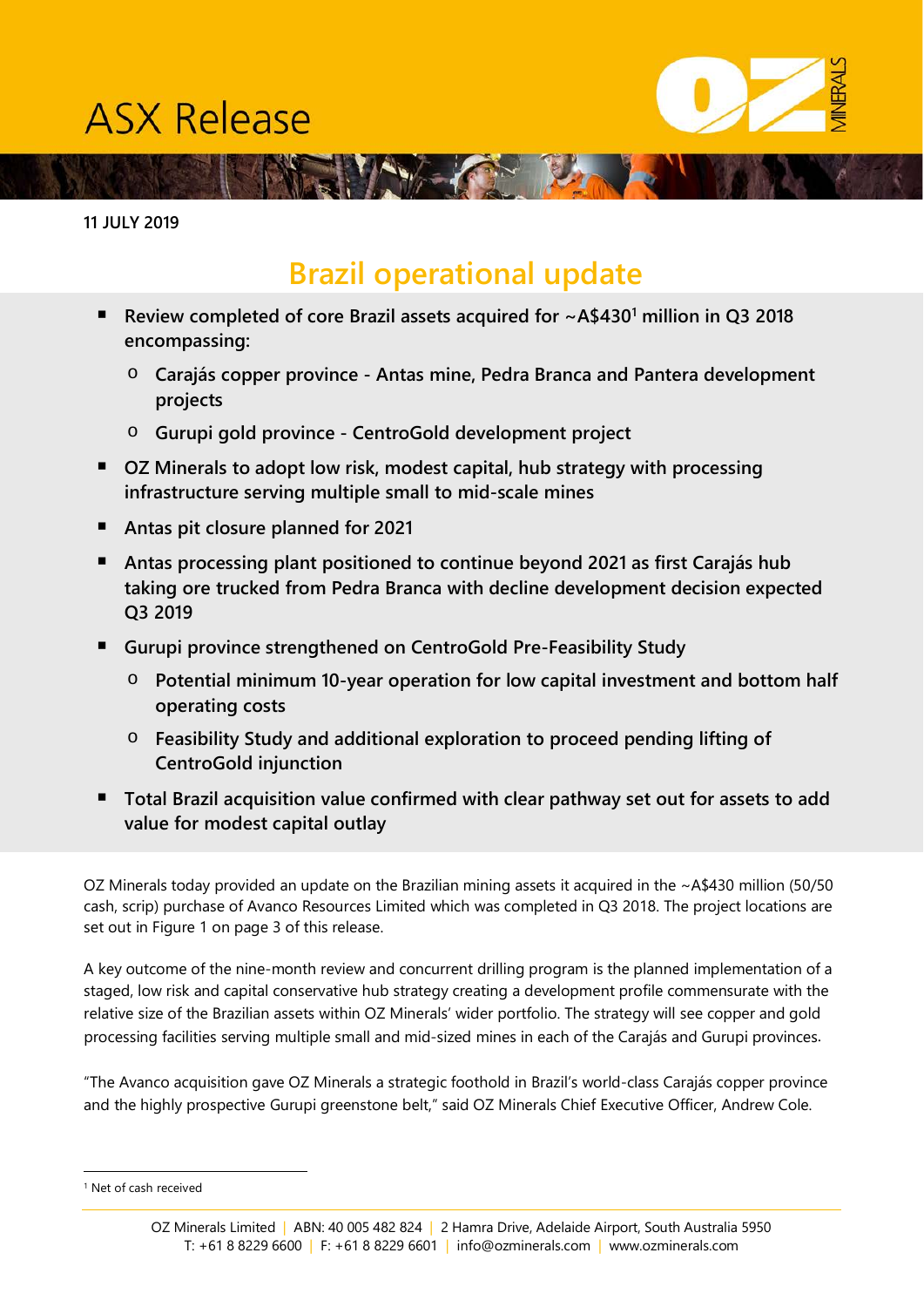"The review focused on increasing our understanding of each asset and how value could be optimised within our existing risk framework and in line with our devolved operating model where assets operate autonomously within a strong company-wide governance framework.

#### **Carajás province**

"Mining studies underpinned by the updated Mineral Resource estimation indicate the future of the small operating copper mine at Antas to be limited. The mine is expected to be marginally cash flow positive over the remainder of its life as costs progressively reduce from 2020 following completion of the open pit cutback.

"We did not purchase Avanco for the small Antas operating mine. However it has provided us with a strong entry point into Brazil in terms of mining and process expertise. While the mine will not deliver for an extended period in its own right, Antas' quality processing facility, incumbent workforce and established presence with regulators can enable rapid value realisation through the Pedra Branca project. Antas is the foothold into the Carajás we sought as part of the acquisition.

"The continued operation of Antas' existing processing facilities will enable it to become the first Carajás province hub, processing ore trucked ~70km from the potential Pedra Branca mine.

"We are currently working on a new Pedra Branca base case which sees a potential capacity of circa 1-1.2Mtpa underground mine with ore processing taking place at the Antas Carajás processing hub. A decision is expected in Q3 2019 on starting development of the Pedra Branca decline. Further studies associated with the new base case, including transport options, will be completed before a final investment decision is considered. Depending on the positive and timely outcomes of further studies and various decision points, Pedra Branca run of mine ore trucking could begin mid-2021.

"Our foothold in the Carajás extends over 1,800 km<sup>2</sup>, excluding Pantera, giving us long term exploration opportunities in a high-quality region to support our province strategy and continued operation of Antas as a core processing hub.

### **Gurupi province**

"The potential of Gurupi province has strengthened on completion of the CentroGold Pre-Feasibility Study (PFS) [2](#page-1-0) showing it to be a 10-year, low cost, open pit operation. The PFS sees CentroGold average gold production<sup>[3](#page-1-1)</sup> of 100,000-120,000 oz pa, with 190,000-210,000 oz pa in the first two years, tapering as the mine matures. Construction costs are estimated to be around US\$155 million for a project NPV of circa US\$200 million<sup>[4](#page-1-2)</sup>.

"Importantly, CentroGold also has the potential to become a Gurupi processing hub servicing nearby deposits such as Chega Tudo, eight kilometres to the west.

"We have also recently acquired the Jiboia exploration tenements to the north of CentroGold from Kinross, expanding our presence in the Gurupi province $^5$  $^5$ . Our total land package is now ~2,300km $^2$  along 85 km of strike length. We now have an extensive footprint in a highly prospective region, with CentroGold comprising less than 3% of the land package.



<span id="page-1-0"></span><sup>&</sup>lt;sup>2</sup> See OZ Minerals announcement titled "Gurupi Province potential strengthened on CentroGold Pre-Feasibility Study", released on 11 July 2019 and available at[: www.ozminerals.com/media/asx/](http://www.ozminerals.com/media/asx/); PFS level of accuracy (+/- 25%)

<span id="page-1-1"></span><sup>&</sup>lt;sup>3</sup> These production targets must be read in conjunction with the production targets cautionary statement on page 8

<span id="page-1-2"></span><sup>4</sup> Project NPV based on LOM gold price of US\$ 1305/ oz and excludes sunk costs

<span id="page-1-3"></span><sup>5</sup> Consideration of US\$375,000 and a commitment to complete a work program, including 14,000m of drilling by December 2020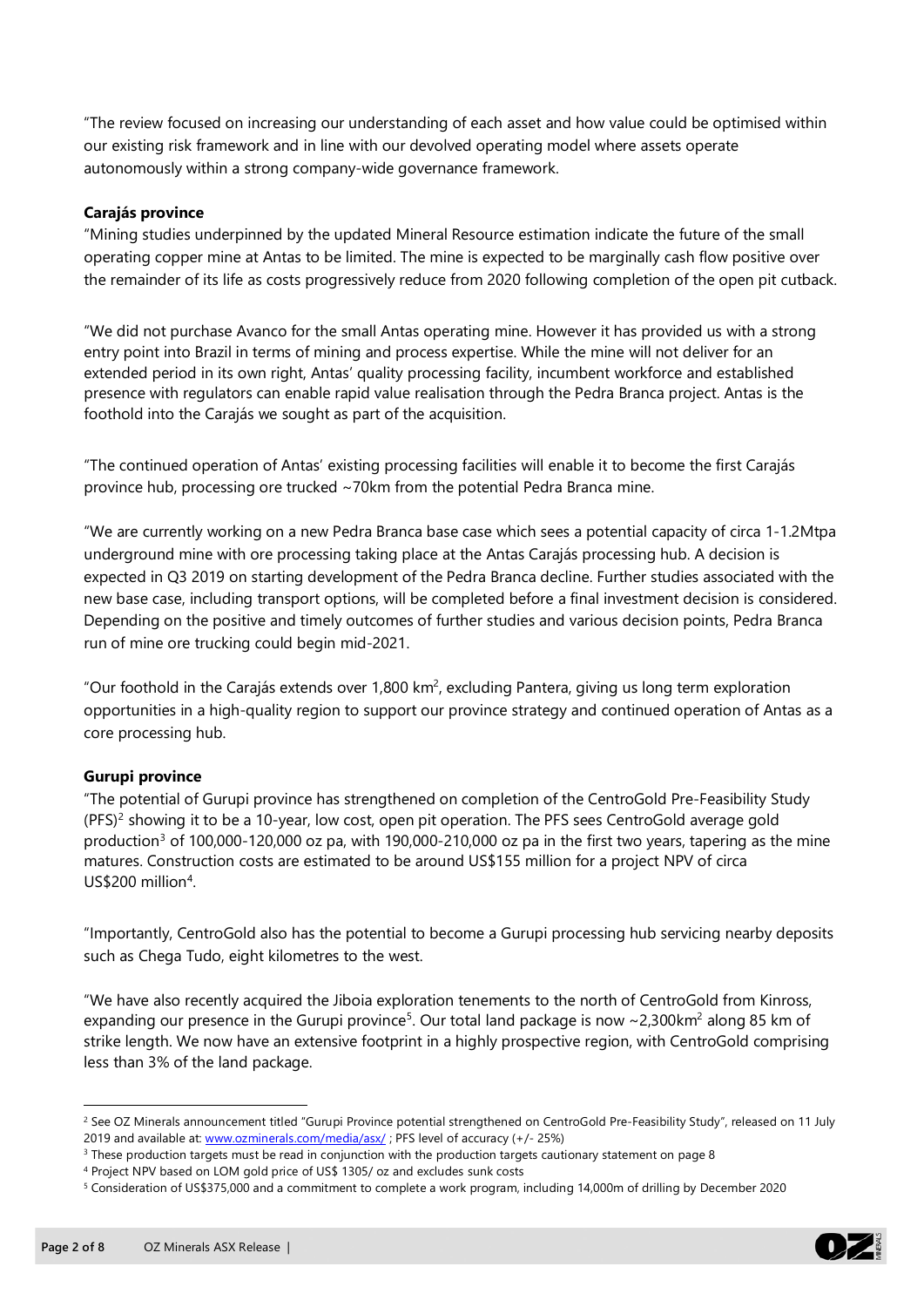#### **Outlook**

"Overall our confidence has grown in the value of the Brazil acquisition and the capacity of the assets to add value for relatively modest capital outlay. Over the past months we have also been engaging with high calibre Brazilian leaders from various sectors as we consider the formation of our in-country Advisory Board.

"The foundations are in place for a long-term sustainable position in each province in line with OZ Minerals' province strategy. The processing hubs enable us to build and grow our presence, servicing current projects and the extensive exploration pipeline, by reducing capex, accelerating projects to production and maximising the value of existing infrastructure," Mr Cole said.



#### **Figure 1: Brazilian Assets**

#### **Background:**

The ~ A\$430 million Avanco Resources acquisition in Q3 2018 gave OZ Minerals a strategic foothold in Brazil's world-class Carajás copper province and the highly prospective Gurupi greenstone belt.

The Carajás province included the small operating copper mine, Antas, the Pedra Branca advanced study project and an option to acquire the prospective Pantera project from Vale.

The Gurupi province included the CentroGold advanced study project, over which remained an historic court injunction on development. A number of prospective exploration tenements in each province were also included in the acquisition.

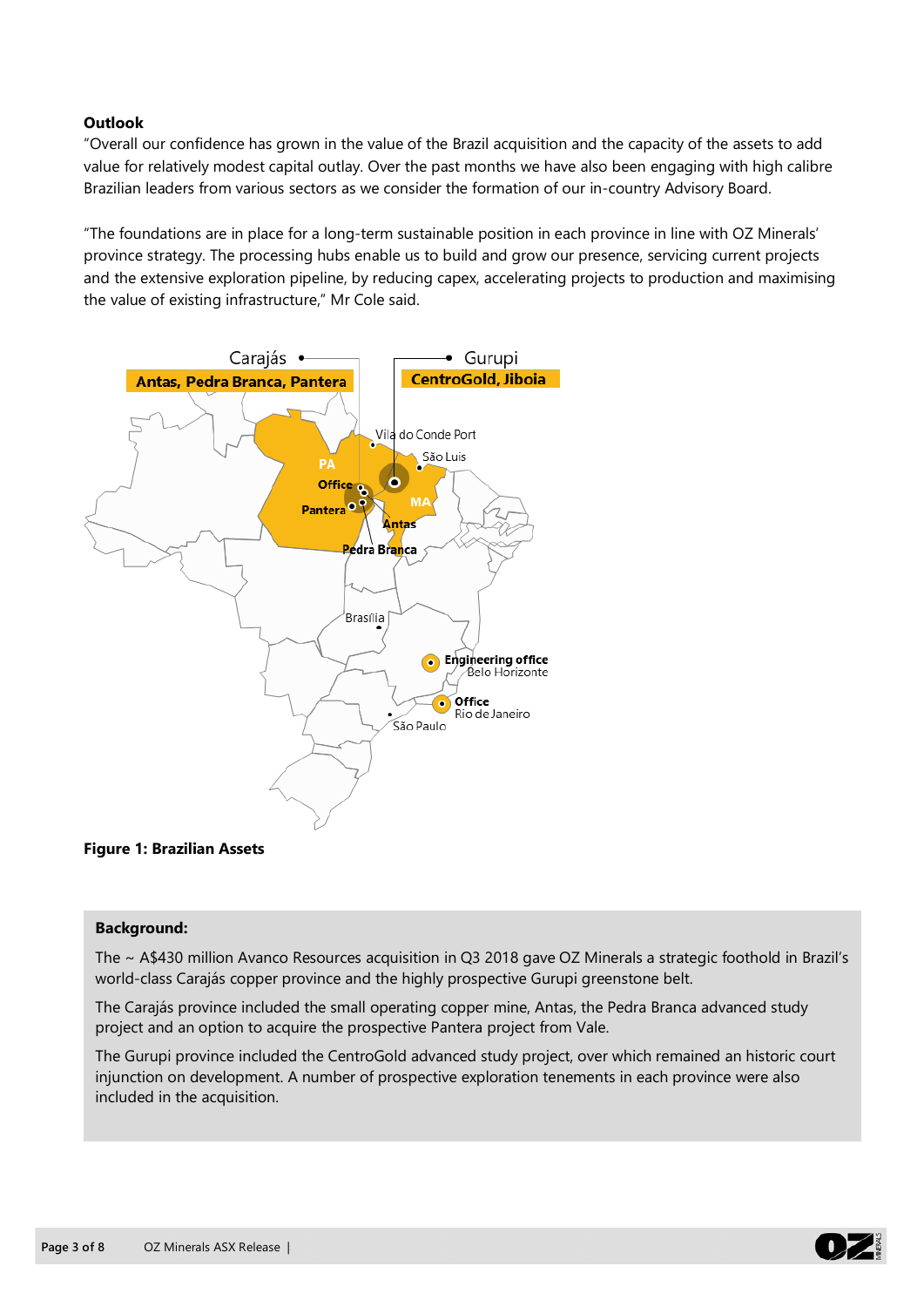#### **The nine-month review and drilling program included:**

- Resource infill and extensional drilling at Antas, Pedra Branca and CentroGold
- Internal and external reviews of all Mineral Resource estimates
- Revised estimates of Antas and Pedra Branca Mineral Resources, restated CentroGold estimate at a lower cut off (CentroGold update expected Q4 2019)
- Project optimisation for CentroGold Pre-Feasibility Study, Pedra Branca Feasibility Study and the Antas operational mine plan with a focus on cost reduction
- Compilation of all disparate exploration data into a single data warehouse

#### **Antas Resource update and guidance:**

The April 2019 Mineral Resource estimate<sup>[6](#page-3-0)</sup> is ~74% lower in mineralisation tonnes, ~80% lower in copper metal tonnes and ~72% lower in gold ounces than the 31 December 2017 Mineral Resource for the Antas North deposit, released in the 2017 Avanco Resources Annual Report on 27 February 2018.

The key drivers for change are as follows:

- Inclusion of additional drilling data and geological mapping information which was used to update the geological interpretation and estimation parameters. The changes in geological interpretation and estimation parameters resulted in a decrease of  $\sim$ 4.0 million tonnes and  $\sim$ 55kt of copper metal outside of the constraining pit shell and an additional decrease of ~19kt of copper metal inside the constraining pit shell after application of the 0.3% copper cut-off.
- Limitation of estimated Mineral Resources to defined pit shells and zones of mineralisation with reasonable prospects for eventual economic extraction resulted in the reduction of ~2 million tonnes and ~19kt of copper metal.
- Mining depletion accounted for a reduction of  $~1.5$  million tonnes and  $~28$ kt of copper metal.

| <b>ANTAS PRODUCTION GUIDANCE</b>                          | 2019 (Full Year) |
|-----------------------------------------------------------|------------------|
| Payable Copper Production (tonnes)                        | $6,000 - 6,500$  |
| Payable Gold Production (ounces)                          | $4,200 - 4,600$  |
| Ore Mined (kt)                                            | 340 - 380        |
| Site Sustaining Capital Expenditure (US\$ M) <sup>7</sup> | $7.0 - 7.4$      |
| C1 Costs (US c/lb)                                        | $240 - 280$      |
| AISC (US $c/lb$ ) <sup>8</sup>                            | $330 - 360$      |

Updated mining studies have resulted in the following Production guidance for Antas:



<span id="page-3-0"></span> <sup>6</sup> See OZ Minerals announcement titled "Antas North 2019 Mineral Resource Statement and Explanatory Notes as at 30 April 2019", released on 11 July 2019 and available at: [www.ozminerals.com/media/asx/.](http://www.ozminerals.com/media/asx/) Ore Reserve no longer declared.

<span id="page-3-1"></span> $\frac{7}{1}$  Includes ~\$2 million related to tailings dam lift and plant improvements and ~\$5 million related to costs of the cut back to reach the bottom of the pit

<span id="page-3-2"></span><sup>8</sup> Includes costs of cutback which is scheduled to complete in 2019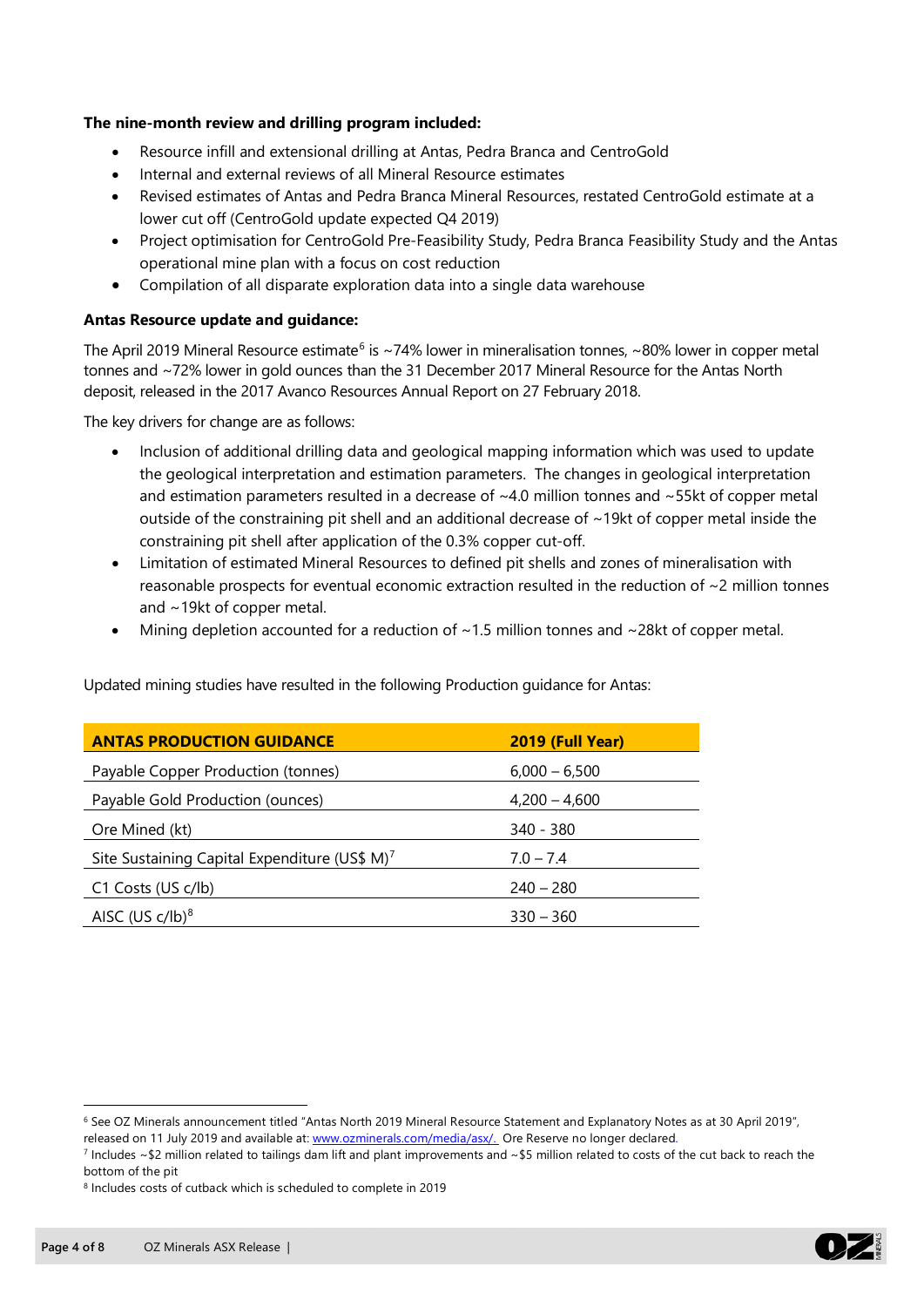#### **Carajás Province next steps:**

#### **Antas**

- Continue near mine exploration drilling Antas Underground, Antas South and near mine targets
- Develop permitting strategy associated with Pedra Branca ore processing to enable first Carajás processing hub

#### **Pedra Branca**

- Complete optimisation work and further studies including transport and ore pre-concentration
- Pedra Branca decline development decision expected Q3 2019
- Mine development decision pending decline decision and study outcomes
- Province Resource extension and exploration drilling to commence based on Interpreted Pedra Branca extensions

#### **Pantera**

- Continue drilling
- Environmental review
- Consider realising Vale option



**Figure 2: Carajás Province – operations, known deposits and OZ Minerals' tenements**

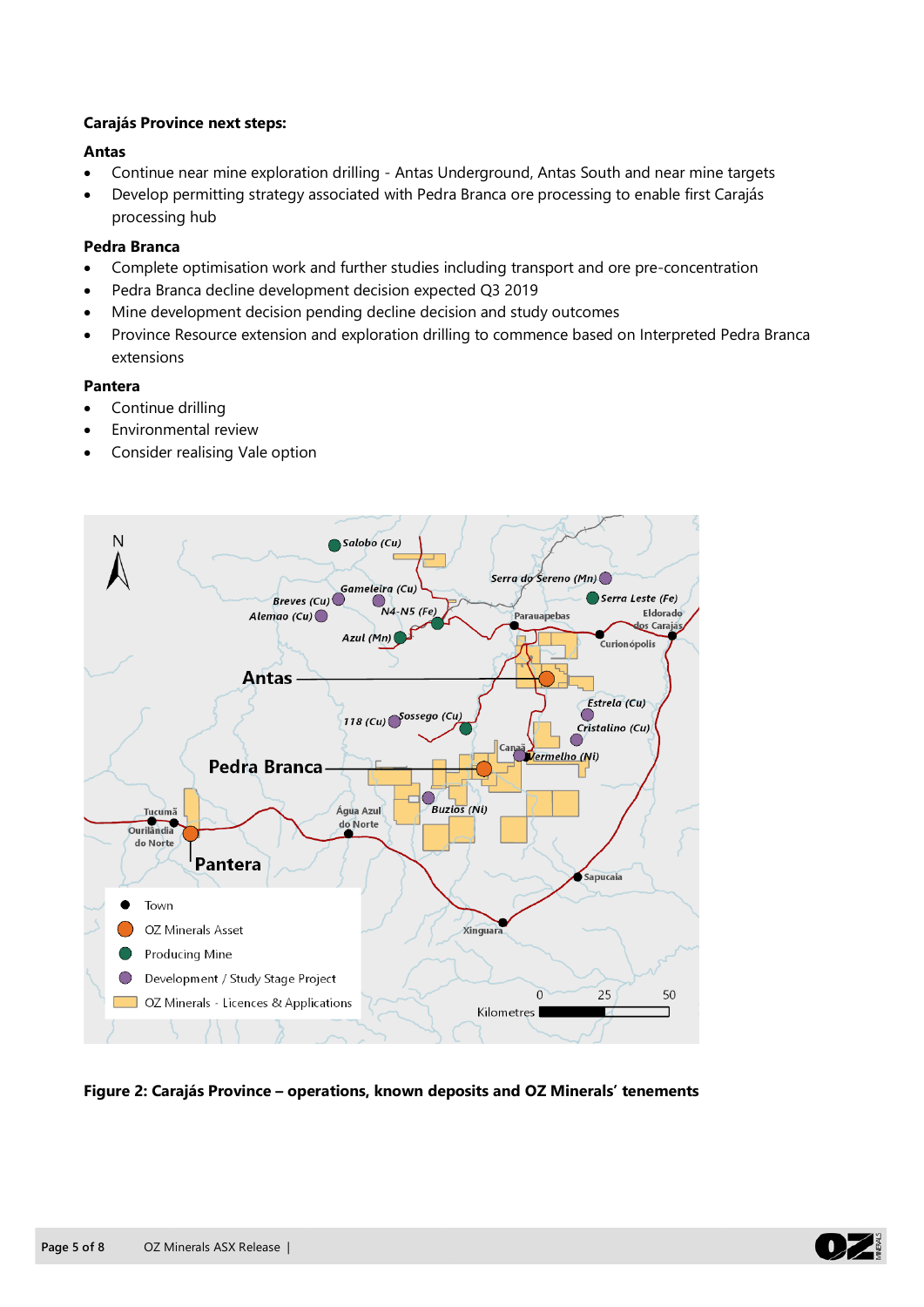#### **Gurupi Province next steps:**

#### **CentroGold**

- Lifting the injunction following recent engagement and site visits by various authorities
- Village relocation planning
- Update Mineral Resource Q4 2019
- Progress to Feasibility Study

#### **Province**

• Develop province development and exploration plan



**Figure 3: Gurupi Province - CentroGold project and OZ Minerals' tenements** 

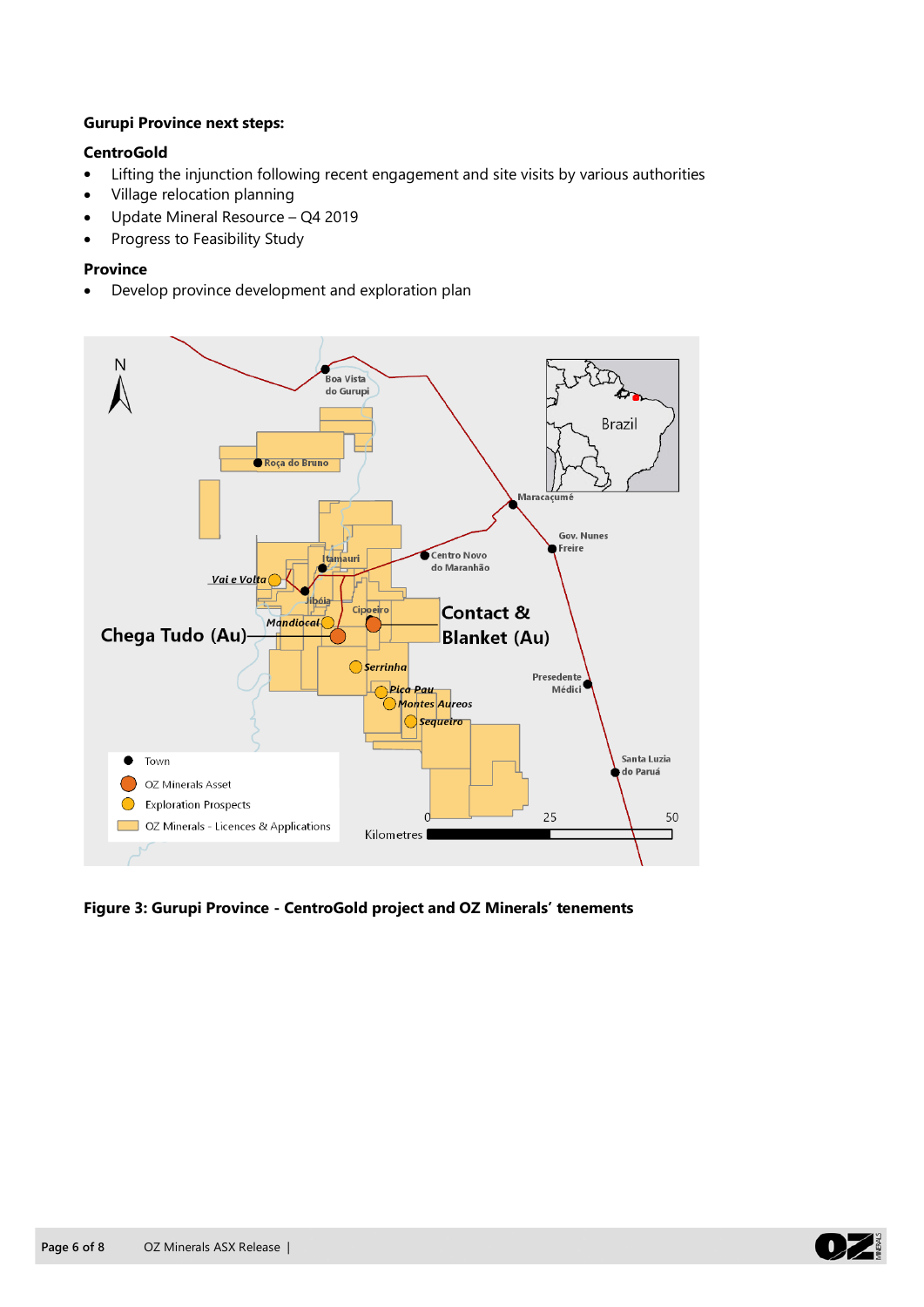## **Indicative Brazil projects timeline**

| 2019                                                                                                                                   |                              | 2020                           | 2021                            | 2022                               | 2023                                  | 2024                                          |
|----------------------------------------------------------------------------------------------------------------------------------------|------------------------------|--------------------------------|---------------------------------|------------------------------------|---------------------------------------|-----------------------------------------------|
| <b>CARAJÁS PROCESSING HUB</b>                                                                                                          |                              |                                |                                 |                                    |                                       |                                               |
| <b>ANTAS ORE</b>                                                                                                                       |                              |                                |                                 | TRANSITIONING TO PEDRA BRANCA ORE  |                                       |                                               |
| <b>ANTAS OPEN PIT</b>                                                                                                                  |                              |                                |                                 |                                    |                                       |                                               |
|                                                                                                                                        |                              |                                |                                 |                                    |                                       |                                               |
| PEDRA BRANCA UNDERGROUND                                                                                                               |                              |                                |                                 |                                    |                                       |                                               |
|                                                                                                                                        | <b>EARLY WORKS</b>           |                                |                                 |                                    |                                       | Base case circa 1.0-1.2Mtpa                   |
| <b>CENTROGOLD</b>                                                                                                                      |                              |                                |                                 |                                    |                                       |                                               |
|                                                                                                                                        |                              | <b>EARLY WORKS</b>             |                                 |                                    |                                       | PFS Mine Life ~10 years   Ave 100-120kozpa Au |
| <b>PANTERA</b>                                                                                                                         |                              |                                |                                 |                                    |                                       |                                               |
|                                                                                                                                        |                              |                                |                                 |                                    |                                       | MAIDEN INFERRED RESOURCE 350kt Cu + 140koz Au |
|                                                                                                                                        |                              |                                |                                 |                                    |                                       |                                               |
|                                                                                                                                        | CONCEPT /<br><b>DRILLING</b> | <b>SCOPING</b><br><b>STUDY</b> | PRE-FEASIBILITY<br><b>STUDY</b> | <b>FEASIBILITY</b><br><b>STUDY</b> | <b>CONSTRUCTION</b><br><b>RAMP UP</b> | <b>PRODUCTION</b>                             |
| * Indicative timeline assumes required study hurdles and proposed timeframes achieved. Previously announced project parameters stated. |                              |                                |                                 |                                    |                                       |                                               |

This release is informed by other documents also being released today:

- Antas Mineral Resource estimate
- Pedra Branca Mineral Resource estimate
- CentroGold Pre-Feasibility Study
- CentroGold Mineral Resource Estimate and Maiden Reserve

The above Mineral Resource updates are OZ Minerals' first published Mineral Resource Estimates for Brazil and they report material updates from the pre-acquisition previously published Estimates.

#### **For further information, please contact:**

| <b>Investors</b>         | Media                     |
|--------------------------|---------------------------|
| Tom Dixon                | Sharon Lam                |
| T 61 8 8229 6628         | T 61882296627             |
| M 61 450 541 389         | M 61 0438 544 937         |
| tom.dixon@ozminerals.com | sharon.lam@ozminerals.com |

#### **Forward Looking Statements**

Some statements in this document may be forward-looking statements. Such statements include, but are not limited to, statements with regard to capacity, future production and grades, projections for sales growth, estimated revenues and reserves, targets for cost savings, the construction cost of new projects, projected capital expenditures, the timing of new projects, future cash flow and debt levels, the outlook for minerals and metals prices, the outlook for economic recovery and trends in the trading environment and may be (but are not necessarily) identified by the use of phrases such as "will", "expect", "anticipate", "believe" and "envisage".

By their nature, forward-looking statements involve risk and uncertainty because they relate to events and depend on circumstances that will occur in the future and may be outside OZ Minerals' control. Actual results and developments may differ materially from those expressed or implied in such statements because of a